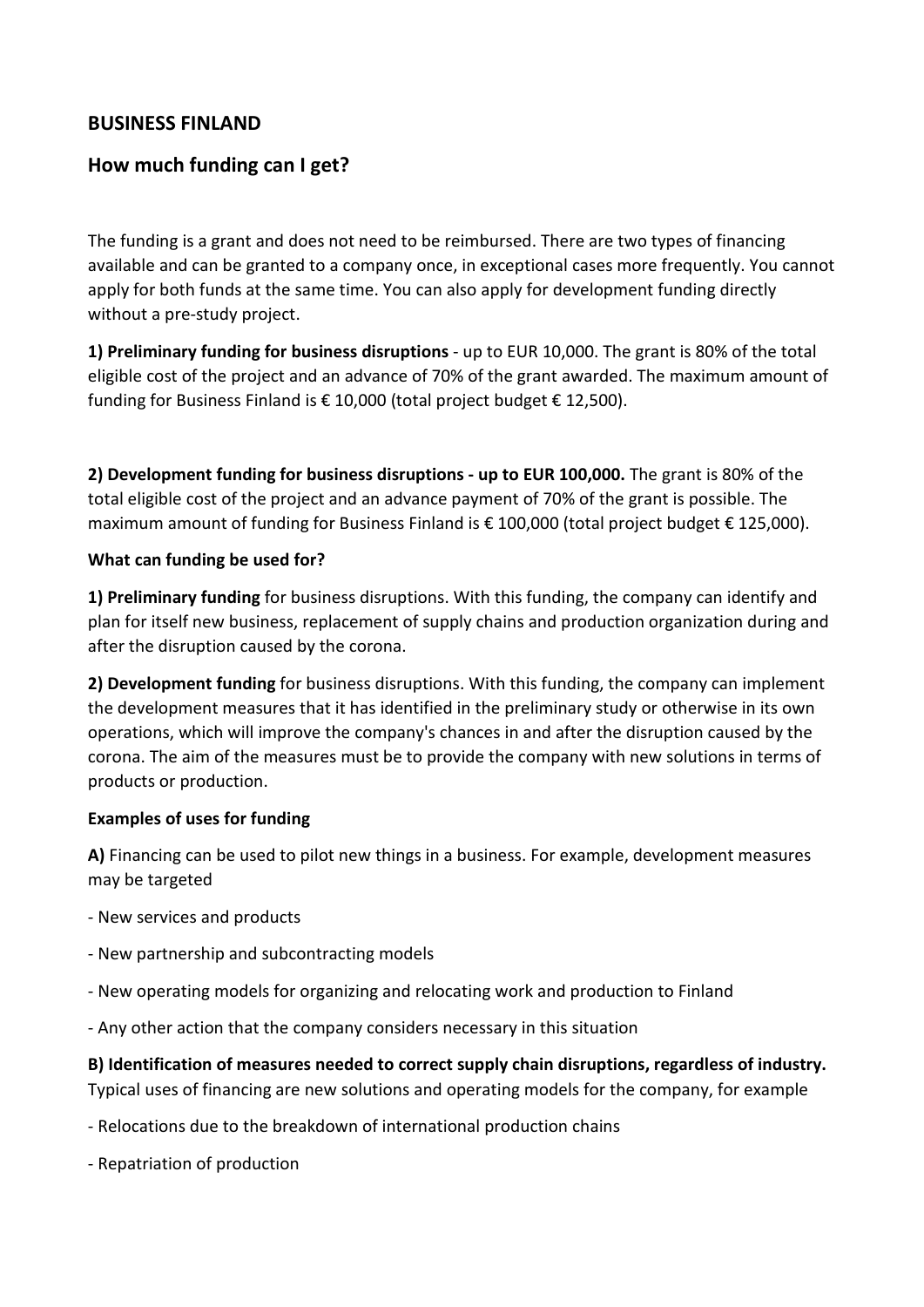- Removing the causes of logistics disruptions

### **C) Tourism Business Development Typical uses of funding:**

- New accommodation and travel services for the company
- Services incidental to tourism directly affected by the business impact of reduced tourism
- Service development and other business development

### **D) Development of creative services and business. Typical uses for funding:**

New, replicable creative services (eg, game, audio, music), event services, business development for arts and cultural services

# **What can funding not be used for?**

- Technical setting up of e-commerce. Instead, funding can be obtained, for example, for mapping out e-commerce implementation options.

- Marketing expenses
- Loss of cash flow and operating payroll expenses
- Straightforward implementation of existing activities
- Costs of operational production
- To cover losses due to business disruption.

# **Eligible costs**

Financing is based on a cost estimate (salaries + staff costs + services purchased + other costs). Eligible costs are the salary costs of the in-house personnel of the company to the extent that they carry out research or planning tasks. **30% of the salaries** paid to the project are accepted as perperson costs. Financing can also be used to purchase outside consultants work as a purchasing service. In addition, other costs shall be eligible at 20% of the aggregate amount of wage costs and purchase services.

#### The funding is de minimis

In order to qualify for funding, there must be room for company de minimis cumulation. The de minimis ceiling is EUR 200 000 for the current and the previous two tax years. De minimis aid is granted by many public organizations, such as Finnvera and ELY Centers. Learn more about de minimis support.

#### **Applying for funding and reporting**

## **Before you submit your application**

Please refer to the instructions on this page, frequently asked questions, and de minimis support terms.